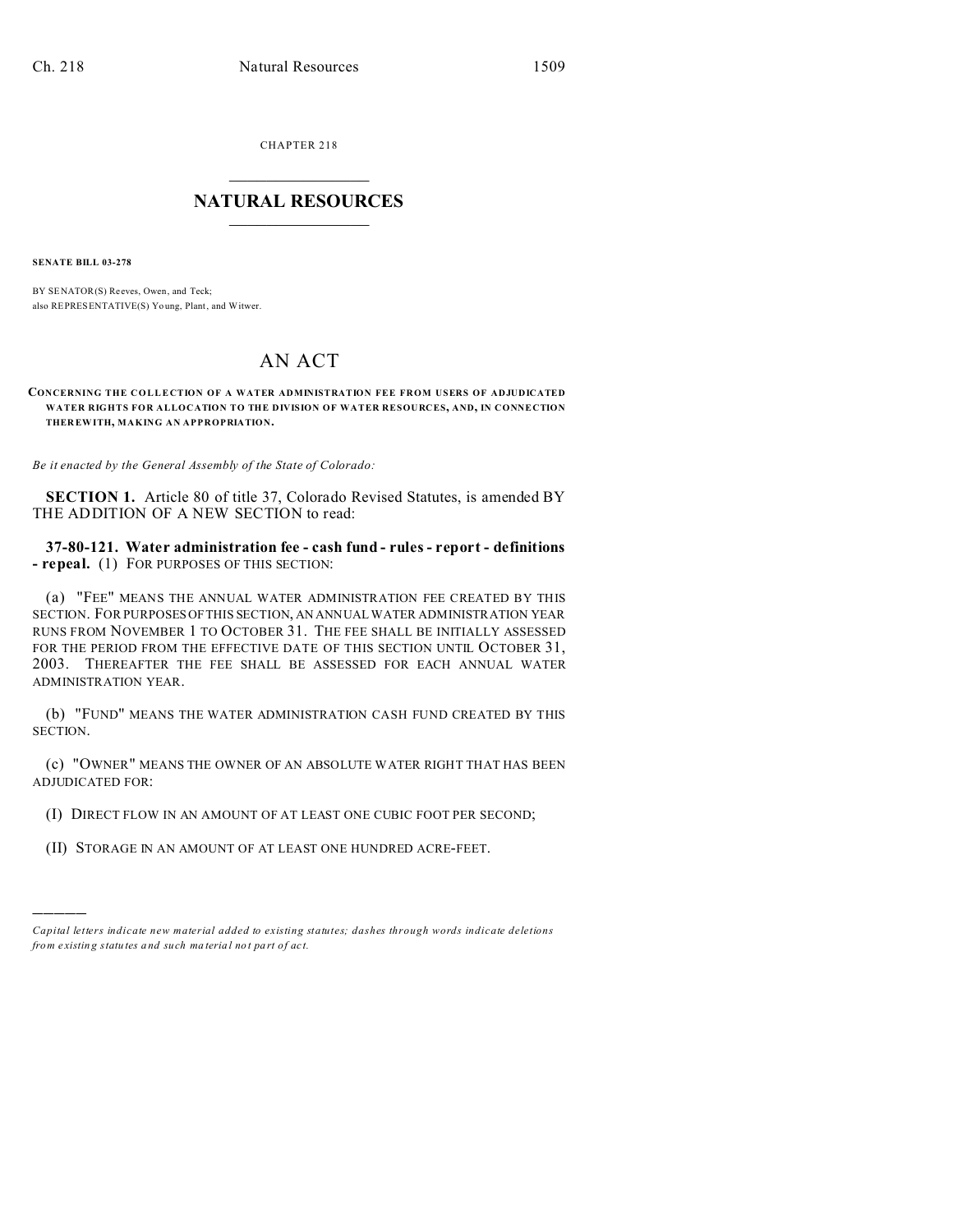(2) (a) ON AND AFTER THE EFFECTIVE DATE OF THIS SECTION, AN OWNER SHALL BE SUBJECT TO AN ANNUAL WATER ADMINISTRATION FEE IN THE FOLLOWING AMOUNTS:

(I) FOR DIRECT FLOW WATER THAT HAS BEEN ADJUDICATED FOR:

(A) AGRICULTURAL IRRIGATION, RECHARGE, OR STOCK WATERING USE, TEN DOLLARS FOR EACH DECREED WATER RIGHT;

(B) FOR DIRECT FLOW WATER THAT IS NOT SUBJECT TO SUB-SUBPARAGRAPH (A) OF THIS SUBPARAGRAPH (I), TWO HUNDRED FIFTY DOLLARS FOR EACH DECREED WATER RIGHT;

(II) FOR STORED WATER THAT HAS BEEN ADJUDICATED FOR:

(A) AGRICULTURAL IRRIGATION, RECHARGE, OR STOCK WATERING USE, TWENTY-FIVE DOLLARS FOR EACH DECREED WATER RIGHT;

(B) FOR STORED FLOW WATER THAT IS NOT SUBJECT TO SUB-SUBPARAGRAPH (A) OF THIS SUBPARAGRAPH (II), ONE HUNDRED DOLLARS FOR EACH DECREED WATER RIGHT;

(b) AN OWNER:

(I) SHALL PAY THE FEE WITHIN THIRTY DAYS AFTER THE DATE THE FEE ASSESSMENT IS RECEIVED;

(II) SHALL NOTIFY THE DIVISION ENGINEER OF THE APPROPRIATE WATER DIVISION OF THE NAME AND ADDRESS OF ANY NEW OWNER OF THE WATER RIGHTS.

(c) THE STATE ENGINEER SHALL COLLECT THE FEE FROM EACH OWNER AND MAY PROCEED PURSUANT TO SECTIONS 37-92-502 AND 37-92-503 IN SUCH COLLECTION.

(d) THE STATE ENGINEER SHALL NOT ASSESS MORE THAN ONE FEE AGAINST A PARTICULAR DECREED WATER RIGHT IN ANY STATE FISCAL YEAR.

(3) BY RULE, THE STATE ENGINEER MAY DEFINE RELEVANT TERMS AND PROCEDURES AND SHALL ESTABLISH:

(a) A SCHEDULE FOR THE PAYMENT OF THE FEE, WHICH MAY:

(I) VARY BY LOCATION, TYPE OR SIZE OF USE, OR ANY OTHER FACTOR DEEMED NECESSARY BY THE STATE ENGINEER; AND

(II) INCLUDE MONTHLY, QUARTERLY, ANNUAL, SEASONAL, OR OTHER TERMS OF PAYMENT;

(b) (I) A PROCEDURE FOR PROVIDING TO EACH OWNER INDIVIDUAL NOTIFICATION OF THE AMOUNT AND TERMS OF PAYMENT OF THE FEE.

(II) THE STATE ENGINEER MAY UTILIZE THE WATER RIGHTS RESUME AND MAY POST A NOTICE ON THE APPROPRIATE DIVERSION OR STORAGE STRUCTURE TO PUBLICIZE THE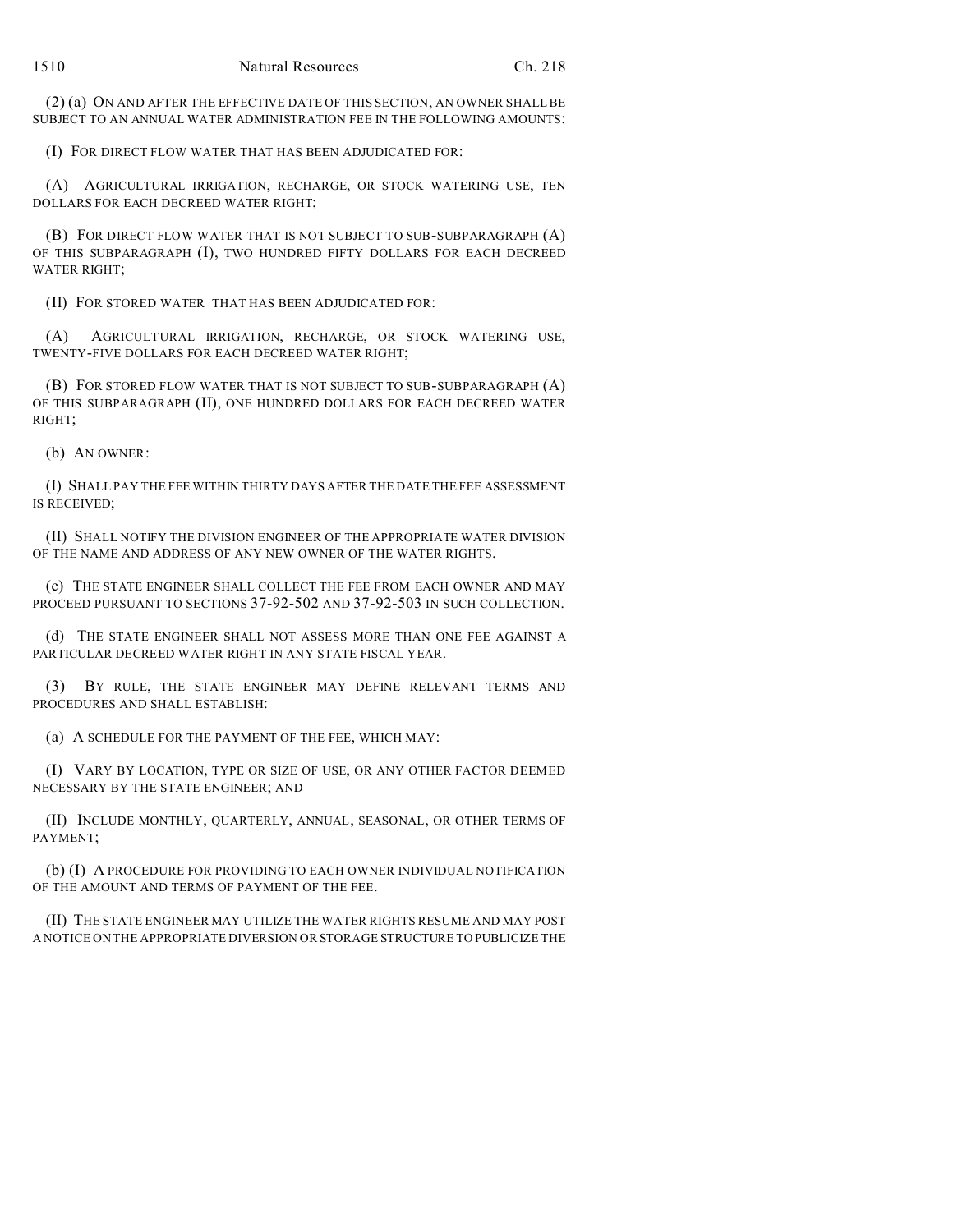EXISTENCE OF THE FEE, INCLUDING A PROCEDURE FOR APPEAL IF THE OWNER BELIEVES THE ASSESSED AMOUNT IS INCORRECT.

(4) THE STATE ENGINEER SHALL TRANSMIT ALL MONEYS GENERATED BY THE FEE TO THE STATE TREASURER, WHO SHALL DEPOSIT THEM IN THE WATER ADMINISTRATION CASH FUND, WHICH FUND IS HEREBY CREATED IN THE STATE TREASURY. ALL MONEYS CREDITED TO THE FUND AND UNEXPENDED AT THE END OF ANY GIVEN FISCAL YEAR SHALL REMAIN IN THE FUND AND SHALL NOT REVERT TO THE GENERAL FUND. ALL INTEREST EARNED ON THE INVESTMENT OF MONEYS IN THE FUND SHALL BE CREDITED TO THE FUND. MONEYS IN THE FUND SHALL BE APPROPRIATED SOLELY TO THE DIVISION OF WATER RESOURCES AND THE DEPARTMENT OF NATURAL RESOURCES FOR COSTS ASSOCIATED WITH THE STATE ENGINEER'S ADMINISTRATION OF APPROPRIATIVE WATER RIGHTS, INCLUDING COSTS ASSOCIATED WITH THE IMPLEMENTATION OF THIS SECTION; EXCEPT THAT MONEYS IN THE FUND SHALL NOT BE USED FOR LITIGATION.

(5) THE STATE ENGINEER, IN CONSULTATION WITH INTERESTED PARTIES, SHALL REEXAMINE THE ADMINISTRATION FEES ESTABLISHED IN THIS SECTION AND SUBMIT A REPORT TO THE GENERAL ASSEMBLY ON OR BEFORE DECEMBER 1, 2004, THAT IDENTIFIES THE FOLLOWING:

(a) THE TOTAL AMOUNT OF MONEYS RECEIVED UNDER THE FEE SCHEDULE ESTABLISHED IN THIS SECTION AND THE DISPOSITION, WITHIN THE DIVISION OF WATER RESOURCES, OF SUCH MONEYS;

(b) THE SERVICES PROVIDED BY THE DIVISION IN THE FULFILLMENT OF ITS RESPONSIBILITIES UNDER THIS TITLE THAT CANNOT BE DIRECTLY CORRELATED TO THE ADMINISTRATION OF WATER UNDER THIS SECTION;

(c) ALL BENEFICIARIES OF THE STATE ENGINEER'S WATER ADMINISTRATION ACTIVITIES ESTABLISHED UNDER THIS TITLE;

(d) BENEFICIARIES OF THE STATE ENGINEER'S WATER ADMINISTRATION ACTIVITIES ESTABLISHED UNDER THIS TITLE THAT DO NOT PAY FEES UNDER THIS SECTION;

(e) ALTERNATIVE FUNDING OPTIONS FOR THE STATE ENGINEER'S WATER ADMINISTRATION ACTIVITIES ESTABLISHED UNDER THIS TITLE; AND

(f) MORE COST-EFFECTIVE APPROACHES TO ACHIEVING THE WATER ADMINISTRATION OBJECTIVES IDENTIFIED IN THIS ARTICLE, CONSIDERING THE ACTIVITIES OF BOTH THE STATE ENGINEER AND AFFECTED ENTITIES.

(6) THIS SECTION IS REPEALED, EFFECTIVE JULY 1, 2005.

**SECTION 2.** 37-92-502 (5), Colorado Revised Statutes, is amended BY THE ADDITION OF A NEW PARAGRAPH to read:

**37-92-502. Orders as to waste, diversions, distribution of water.** (5) (c) THE STATE ENGINEER AND THE DIVISION ENGINEERS HAVE AUTHORITY TO COLLECT THE WATER ADMINISTRATION FEE ESTABLISHED IN SECTION 37-80-121.

**SECTION 3.** 37-92-503, Colorado Revised Statutes, is amended BY THE